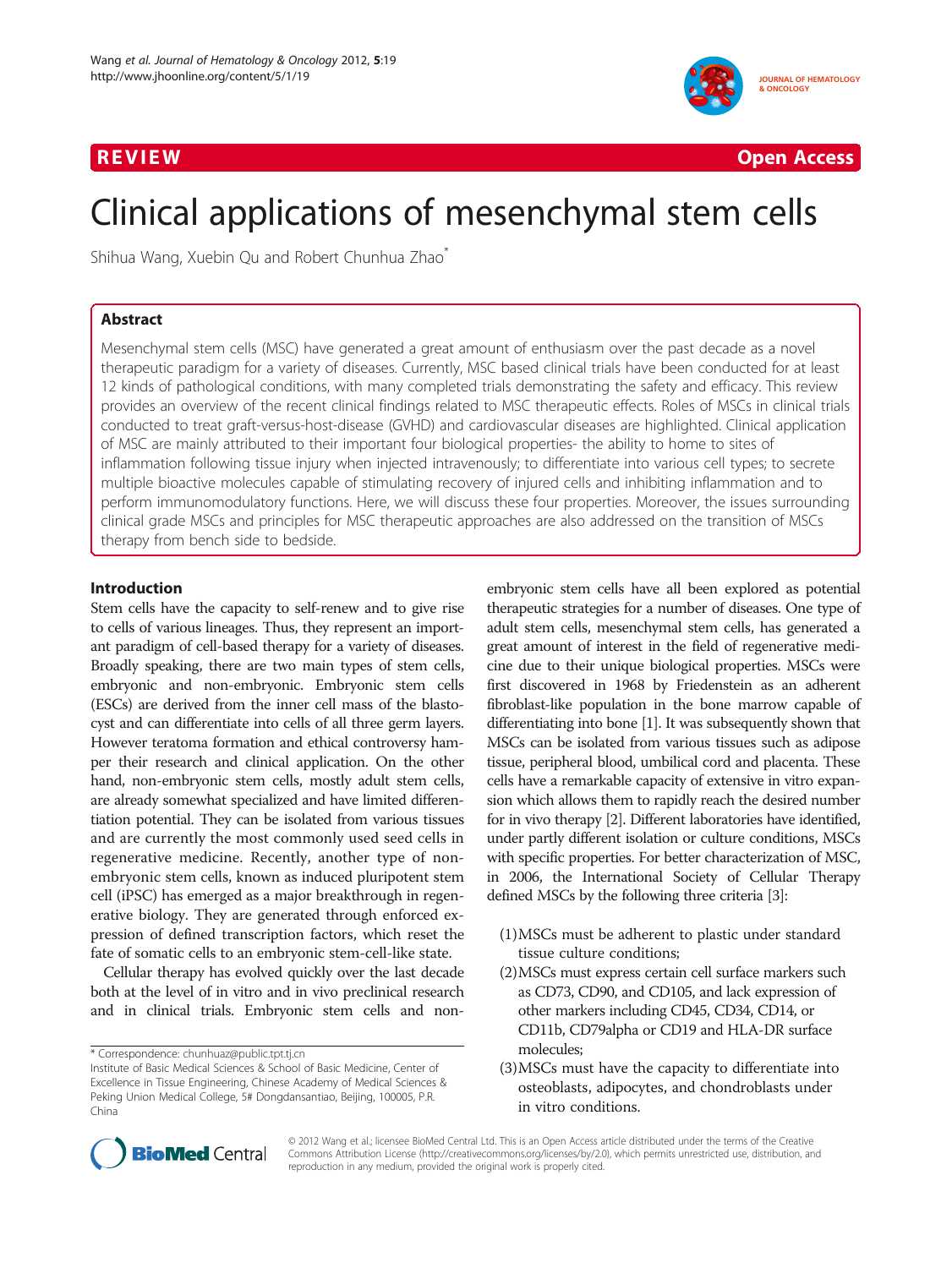This review will provide an overview of the recent clinical findings related to MSCs. Roles of MSCs in clinical trials conducted to treat GVHD and cardiovascular diseases are highlighted. The therapeutic effects of MSC are mainly attributed to their four important biological properties. Here, we will discuss these four properties and the issues surrounding use of MSCs that need to be addressed during the transition of MSCs therapy from bench side to bedside.

# Clinical applications of MSCs

While accumulating data have shown the therapeutic effects of MSCs in animal models of various diseases, we only focus on the clinical application of MSCs in this review. The first clinical trial using culture-expanded MSCs was carried out in 1995 and 15 patients became the recipients of the autologous cells [\[4](#page-6-0)]. Since then, a number of clinical trials have been conducted to test the feasibility and efficacy of MSCs therapy. By 2011/12/12, the public clinical trials database<http://clinicaltrials.gov> has showed 206 clinical trials using MSCs for a very wide range of therapeutic applications Figure 1). Most of these trials are in Phase I (safety studies), Phase II (proof of concept for efficacy in human patients), or a mixture of PhaseI/II studies. Only a small number of these trials are in Phase III (comparing a newer treatment to the standard or best known treatment) or Phase II /III (Figure 2). In general, MSCs appear to be well-tolerated, with most trials reporting lack of adverse effects in the medium term, although a few showed mild and transient peri-injection effects [[5](#page-6-0)]. In addition, many completed clinical trials have demonstrated the efficacy of MSC infusion for diseases including acute myocardial ischemia (AMI), stroke, liver cirrhosis, amyotrophic lateral sclerosis (ALS) and GVHD.

## MSCs infusion to treat GVHD

Acute graft-versus-host disease (aGVHD) occurs after allogeneic hematopoietic stem cell transplant and is





associated with high morbidity and mortality [[6-8\]](#page-6-0). Currently, corticosteroids are the gold standard for initial treatment of aGVHD. However, they are only effective for some patients. Over the past decade, the immunomodulatory functions of MSCs have triggered great interests in their application for GVHD. Le Blanc K et al were the first to transplant haploidentical MSCs in a 9 year old boy with severe treatment-resistant grade IV aGVHD of the gut and liver. They found the clinical response was striking and the patient was well after 1 year [[9\]](#page-6-0). A subsequent study was reported by Ringdén O et al in 2006. They gave MSC to eight patients with steroid-refractory grades III-IV GVHD and one who had extensive chronic GVHD. Acute GVHD disappeared completely in six of eight patients. Complete resolution was seen in gut (6), liver (1) and skin (1). Their survival rate was significantly better than that of 16 control patients. Five patients are still alive between 2 months and 3 years after the transplantation [[10](#page-6-0)]. The beneficial effect of MSCs infusion was then observed in a series of studies (Table [1](#page-2-0)).

All these studies with varying numbers of patients and different degrees of GVHD severity suggest that complete and partial responses can be achieved in a majority of patients after MSCs infusion and that MSCs might represent a potential novel therapy for GVHD.

## MSCs for cardiovascular repair

Despite progression of treatment options, ischemic heart disease and congestive heart failure remain major causes of morbidity and mortality. Cellular therapy for cardiovascular disease heralds an exciting frontier of research. Among the used cell types, MSCs are an attractive candidate for cardiovascular repair due to their abovementioned biological properties. In preclinical studies using experimental animal models of cardiac injury, MSCs had been show to engraft after systemic or local administration and improve the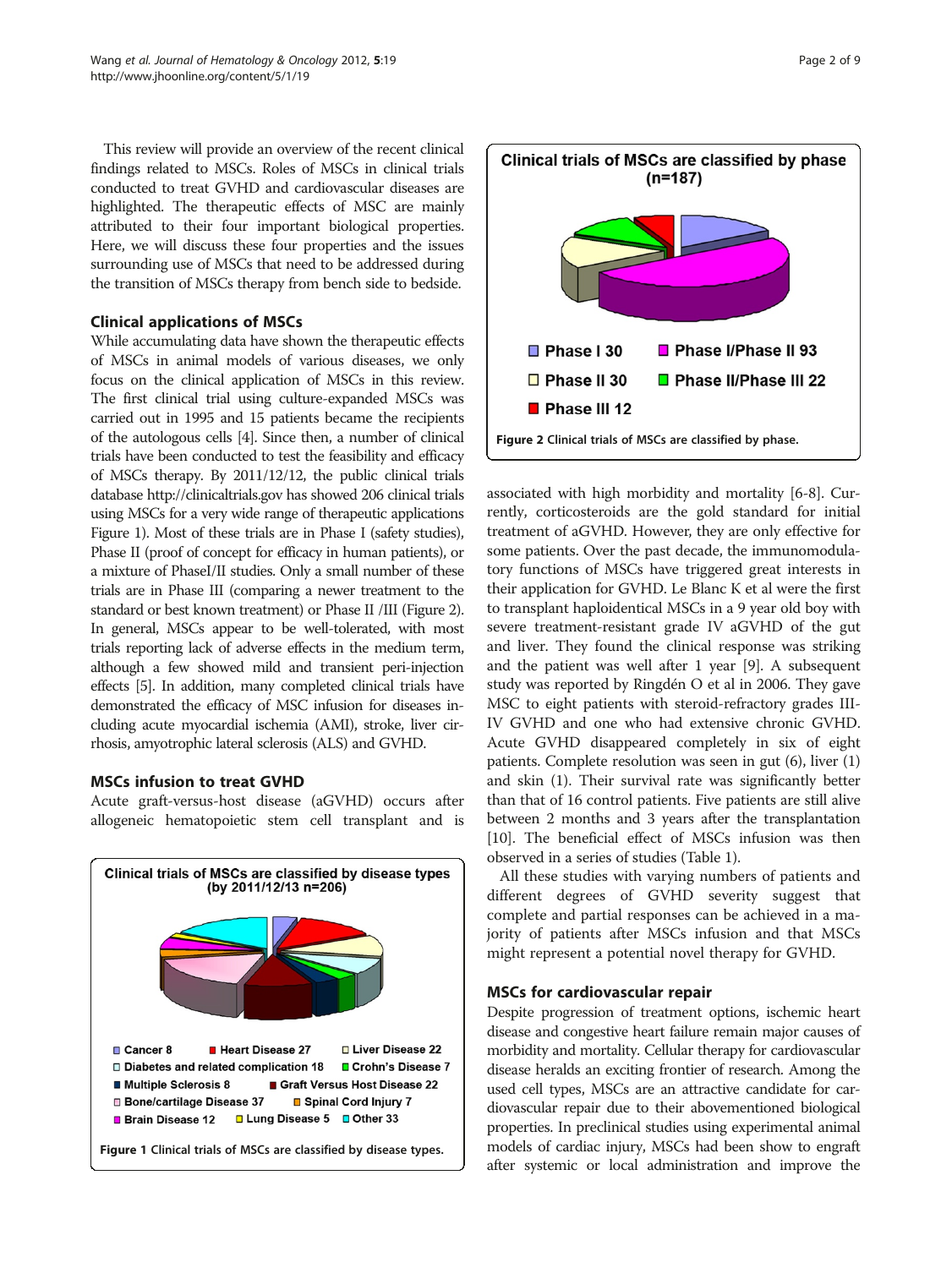| Year of<br>publication | (N) | Patients MSC source                                                                                                                      | <b>MSC</b> dose                                                                    | outcome                                                                                                                                                                                                                                                                                                                                                                                                                                    |
|------------------------|-----|------------------------------------------------------------------------------------------------------------------------------------------|------------------------------------------------------------------------------------|--------------------------------------------------------------------------------------------------------------------------------------------------------------------------------------------------------------------------------------------------------------------------------------------------------------------------------------------------------------------------------------------------------------------------------------------|
| 2007 [11]              | 6   | haplo-identical family<br>donors ( $n = 2$ ), unrelated<br>mismatched donors $(n = 4)$                                                   | 1.0x10(6)/kg                                                                       | Acute GVHD disappeared completely in five of six patients,<br>four of whom are alive after a median follow-up of 40 months<br>(range, 18-90 months) after the initiation of AMSC therapy. All<br>four surviving patients are in good clinical condition and in<br>remission of their hematological malignancy.                                                                                                                             |
| 2008 [12]              | 55  | HLA-identical sibling<br>donors ( $n = 5$ ), haploidentical<br>donors ( $n = 18$ ), third-party<br>HLA-mismatched donors<br>$(n = 69)$ . | $1.4x10(6)$ (min-max<br>range 0.4-9x10 (6))<br>cells per kg                        | 30 patients had a complete response and nine showed<br>improvement. No patients had side-effects during or<br>immediately after infusions of mesenchymal stem cells. Three<br>patients had recurrent malignant disease and one developed<br>de-novo acute myeloid leukaemia of recipient origin. Complete<br>responders had lower transplantation-related mortality 1 year<br>after infusion than did patients with partial or no response |
| 2008 [13]              | 7   | hematopoietic stem cell<br>donors ( $n = 5$ ), third party<br>parental donor $(n = 2)$                                                   | From 0.4x10(6)<br>to 3.0x10(6) per kg<br>based on availability                     | One out of three patients showed slight improvement of<br>chronic GVHD. Two patients with severe acute GVHD did<br>not progress to cGVHD. One patient received MSC to<br>stabilize graft function after secondary haploidentical<br>transplantation. One patient recovered from trilineage<br>failure due to severe hemophagocytosis.                                                                                                      |
| 2009[14]               | 13  | Unrelated HLA disparate donors                                                                                                           | A median dosage of<br>$0.9 \times 10(6)/kg$<br>(range 0.6-1.1).                    | Two patients (15%) responded and did not require any further<br>escalation of immunosuppressive therapy. Eleven patients<br>received additional salvage immunosuppressive therapy<br>concomitant to further MSC transfusions, and after 28 days,<br>five of them (45%) showed a response. Four patients (31%)<br>are alive after a median follow-up of 257 days, including one<br>patient who initially responded to MSC treatment.        |
| 2009 [15]              | 33  | PBSCT combined with MSCs                                                                                                                 | From 0.5x10 (5)<br>to 1.7x10(6) per kg                                             | Fifteen patients (45.5%) developed grade I-IV acute GVHD<br>(aGVHD) and only 2 (6.1%) developed grade III to IVaGVHD.<br>Nine (31%) of 29 evaluable patients experienced chronicGVHD<br>(cGVHD).                                                                                                                                                                                                                                           |
| 2009 [16]              | 32  | Unrelated, unmatched donor                                                                                                               | 2 or 8 million MSCs/kg<br>in combination with<br>corticosteroids                   | Ninety-four percent of patients had an initial response (77%<br>complete response and 16% partial response). No infusional<br>toxicities or ectopic tissue formations were reported.                                                                                                                                                                                                                                                       |
| 2010 [17]              | 11  | Unrelated HLA disparate donors                                                                                                           | Median dose was<br>$1.2 \times 10(6)/kg$ (range:<br>$0.7 - 3.7 \times 10(6)/kg$ ). | Overall response was 71.4%, with complete response in 23.8%<br>of cases. None patients presented GVHD progression upon<br>MSC administration, but 4 patients presented GVHD recurrence<br>2 to 5 months after infusion. Two patients developed chronic<br>limited GVHD.                                                                                                                                                                    |
| 2011 [18]              | 12  | premanufactured, universal donor                                                                                                         | 8 x 10(6)cells/kg<br>in 2 patients and<br>$2 \times 10(6)$ cells/kg<br>in the rest | 7 (58%) patients had complete response, 2 (17%) partial<br>response, and 3 (25%) mixed response. Complete resolution<br>of GI symptoms occurred in 9 (75%) patients. The cumulative<br>incidence of survival at 100 days from the initiation of therapy<br>was 58%.                                                                                                                                                                        |

#### <span id="page-2-0"></span>Table 1 A summary of the clinical experience of MSCs in GVHD treatment

repair of infarcted myocardium [\[19-21](#page-7-0)]. In a rat model of dilated cardiomyopathy, Nagaya N et al found that MSC transplantation significantly increased capillary density and decreased the collagen volume fraction in the myocardium, resulting in decreased left ventricular end-diastolic pressureand increased left ventricular maximum [\[21\]](#page-7-0).

Clinical trials using MSCs to improve cardiac function have also demonstrated encouraging results. For instance, in a pilot study, sixty-nine patients who underwent primary percutaneous coronary intervention within 12 hours after onset of acute myocardial infarction were randomized to receive intracoronary injection of autologous bone marrow mesenchymal stem cell or standard saline. Several imagining techniques demonstrated that MSCs significantly improved left ventricular function [[22](#page-7-0)]. We conducted a clinical trial which recruited sixty-nine patients with acute myocardial infarction after percutaneous coronary intervention (PCI). They were randomly divided into intracoronary injection of MSCs  $(n = 34)$  and saline  $(n = 35)$  groups. Three months after MSC transplantation, left ventricular ejection fraction (LVEF) in MSCs group increased significantly compared with that of pre-implantation and that of the control group [[23\]](#page-7-0).

Here we summarized the currently completed clinical trials registered with clinicaltrials.gov that using MSC to treat cardiovascular diseases (Table [2](#page-3-0)). While a number of studies demonstrated the therapeutic effects of MSC transplantation, the underlying mechanisms remain unclear. The beneficial effects of MSCs might be mediated not only by their differentiation into cardiomyocytes but also by their ability to secret large amounts of bioactive molecules.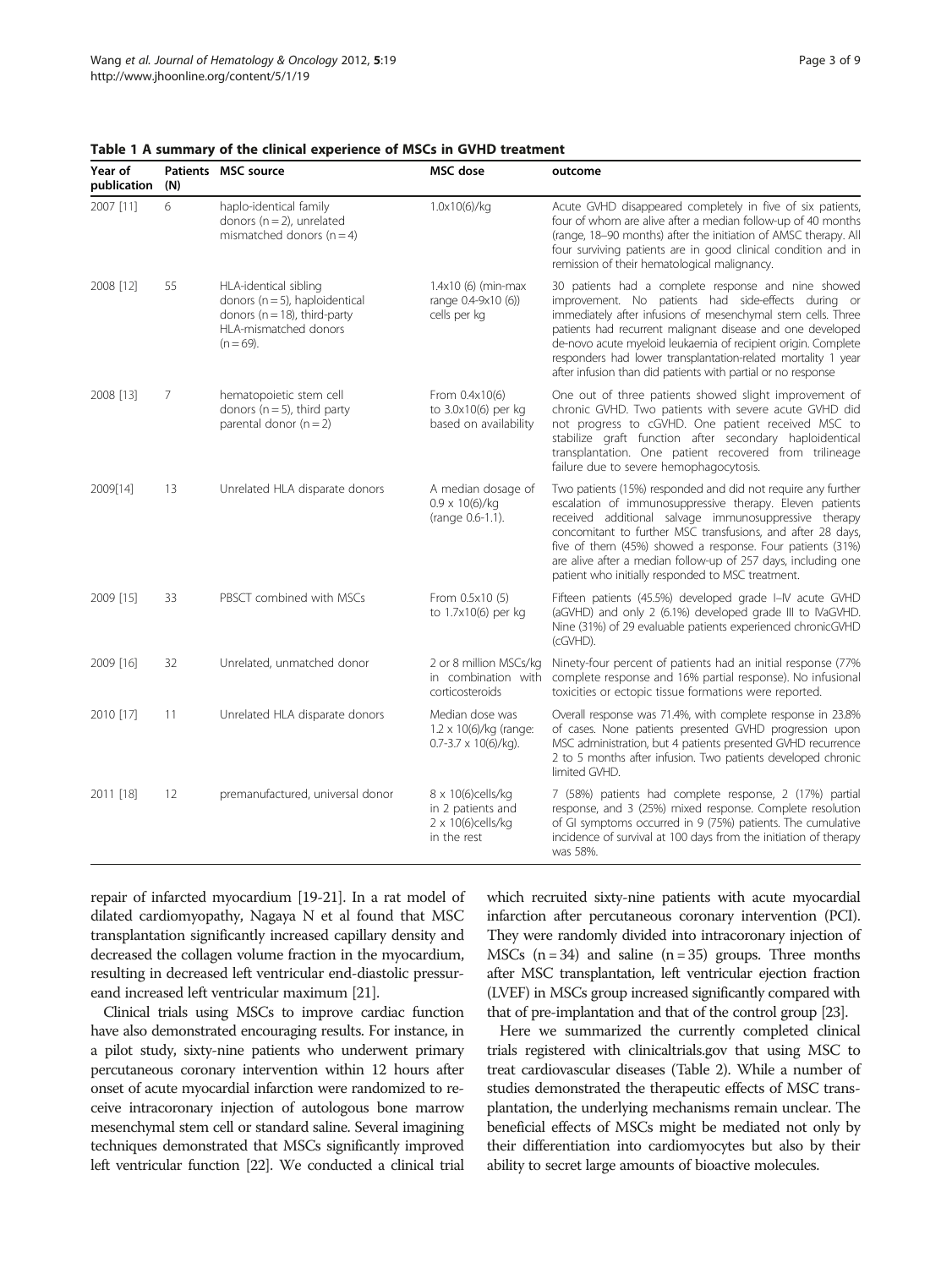| Condition                           | <b>Patients</b><br>(N) | <b>MSC</b> source                     | Delivery route                | Phase         | Study design                                                                           |          | ClinicalTrials.gov<br>identifier |
|-------------------------------------|------------------------|---------------------------------------|-------------------------------|---------------|----------------------------------------------------------------------------------------|----------|----------------------------------|
| Myocardial<br>Ischemia              | 31                     | Autologous<br>MSC from<br>bone marrow | intramyocardial<br>injections | Phase I/II    | Non-randomized.<br>Single group assignment,<br>Open label                              |          | NCT00260338                      |
| Acute<br>Myocardial<br>Infarction   | 80                     | Autologous MSC<br>from bone<br>marrow | intracoronary<br>injection    | Phase II/ III | Randomized, Parallel assignment,<br>Open Label                                         |          | NCT01392105                      |
| <b>Ischemic</b><br>Heart<br>Disease | 48                     | MSC from<br>bone marrow               | intracoronary<br>injection    | Phase I/II    | Non-Randomized.<br>Assignment, Open label                                              | Parallel | NCT00135850                      |
| Heart<br>Failure                    | 10                     | Not mentioned                         | intramyocardial<br>injections | Phase II      | Randomized, Parallel Assignment,<br>Double blind (Subject, Caregiver,<br>Investigator) |          | NCT00927784                      |

<span id="page-3-0"></span>Table 2 Completed clinical trials at present time with MSC expanded in vitro (http: //clinic altrials.gov)

# MSCs for liver disease

In regard to liver diseases, MSCs have been used to treat cirrhosis in a limited number of patients. In a phase I trial, four patients with decompensated liver cirrhosis were included. They received autologous MSC infusion through a peripheral vein. There were no side-effects in the patients during followup. The quality of life of all four patients improved by the end of follow-up [\[24](#page-7-0)]. In another phase I-II clinical trial, 8 patients (four hepatitis B, one hepatitis C, one alcoholic, and two cryptogenic) with end-stage liver disease were included. After autologous MSCs injection, all patients tolerated well and their liver function improved, suggesting the feasibility, safety, and efficacy of using MSCs as a treatment for end-stage liver disease [\[25\]](#page-7-0). To test the safety and efficacy of allogenic MSCs for Patients with refractory primary biliary cirrhosis (PBC), we are conducting an open-label, multiple centers, randomized, Phase I-II clinical trial (ClinicalTrials.gov ID NCT01440309).

# Biological characteristics of MSCs associated with their therapeutic effects

The use of MSCs in clinical applications requires understanding of their biological characteristics that contribute to the therapeutic effects. Currently, the following four properties are considered the most important (Figure [3\)](#page-4-0): (1) the ability to home to sites of inflammation following tissue injury when injected intravenously (2) the ability to differentiate into various cell types (3) the ability to secrete multiple bioactive molecules capable of stimulating recovery of injured cells and inhibiting inflammation (4) the lack of immunogenicity and the ability to perform immunomodulatory functions. Although we divide the effects of MSCs into these four aspects for better description in this review, in fact, these four aspects are combined and overlapped. Their exact roles in the therapeutic effects of MSCs remain to be further elucidated.

# Capacity to migrate and engraft

MSCs have the capacity to migrate to, and engraft in, sites of inflammation after systematic administration and exert local, functional effects in the resident tissue. Various studies have demonstrated that under a variety of pathologic conditions, MSC selectively home to sites of injury, irrespective of the tissue. Ortiz LA et al showed that murine MSCs could home to lung in response to injury, adopt an epithelium-like phenotype, and reduce inflammation in lung tissue of mice challenged with bleomycin [\[26\]](#page-7-0). We found that transplanted MSCs could migrate to injured muscle tissues in mdx mice [\[27\]](#page-7-0).

Cell migration is dependent on a multitude of signals ranging from growth factors to chemokines secreted by injured cells and/or respondent immune cells [\[28](#page-7-0)]. Migration of MSCs may also be regulated by such signals. Studies have demonstrated that MSCs migration is under the control of a large range of receptor tyrosine kinase growth factors such as platelet-derived growth factor (PDGF) or insulinlike growth factor 1 (IGF-1) and chemokines such as CCR2, CCR3, CCR4 or CCL5 as assessed by in vitro migration assays [\[29](#page-7-0)].

## **Differentiation**

MSCs have the capacity to differentiate into mesenchymal lineages including osteoblasts, adipocytes, and chondroblasts under both in vitro and in vivo conditions [\[30](#page-7-0)]. Studies have also reported that MSCs can give rise to cells of other lineages. We found that MSC injected immediately into C57BL/6 mice after irradiation-caused injury could differentiate into functional lung cells, such as epithelial and endothelial cells [[31](#page-7-0)]. Other studies employing animal model of lung injury caused by bleomycin exposure showed that MSCs engrafted in lung differentiated into type I pneumocytes [\[32\]](#page-7-0) and type II epithelial cells [\[26](#page-7-0)] or assumed phenotypic characteristics of all major cell types in lung including fibroblasts, epithelial cells, and myofibroblasts [\[33](#page-7-0)]. In addition, MSCs could be induced to differentiate into cells of ectoderm. For example, Kopen GC et al were the first to demonstrate that MSCs injected into the central nervous systems of newborn mice could adopt morphological and phenotypic characteristics of astrocytes and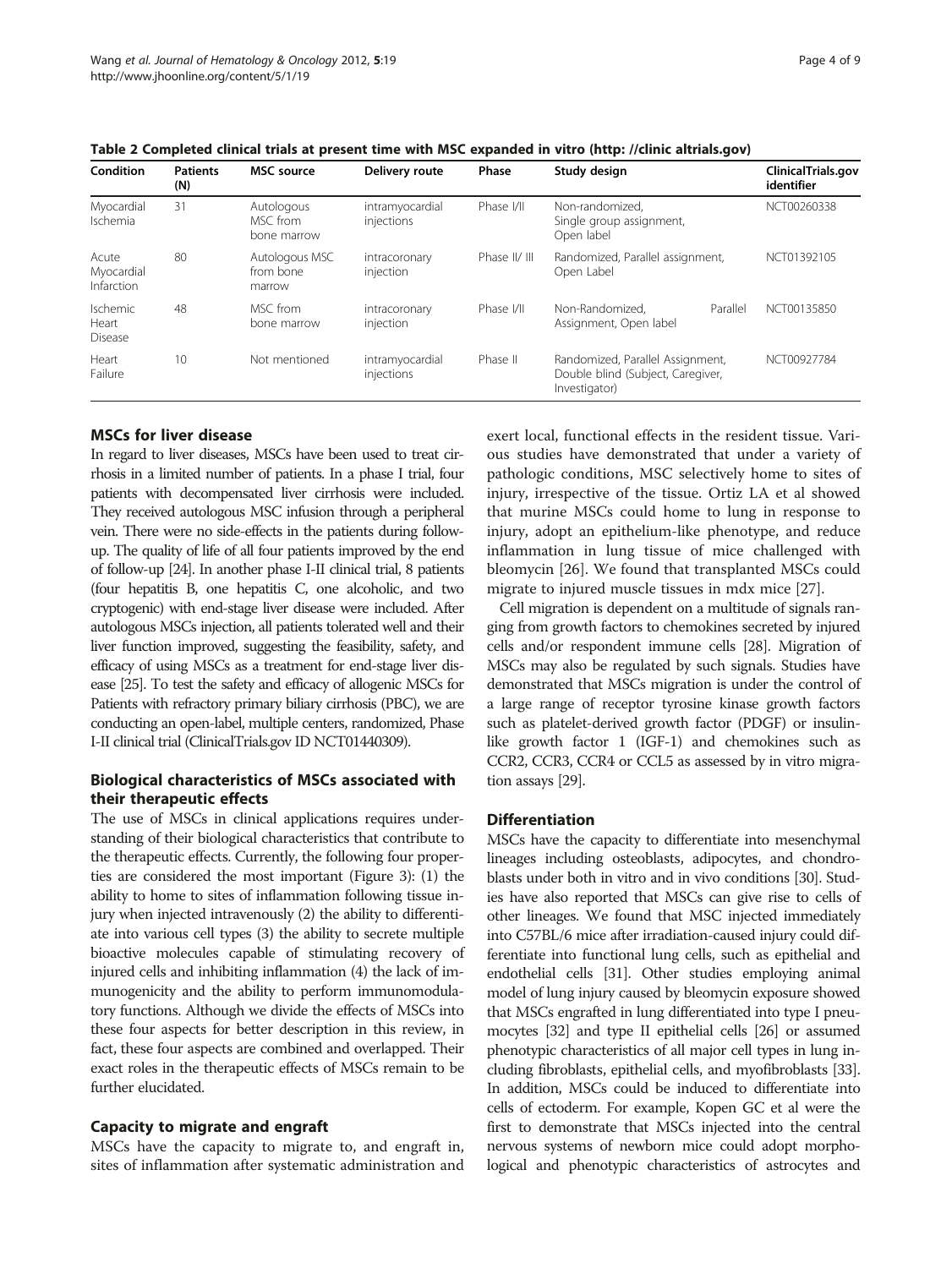<span id="page-4-0"></span>

neurons [\[34\]](#page-7-0). Subsequent studies confirmed such findings [[35,36\]](#page-7-0).

The evidence that MSCs were able to differentiate into specialized cells of tissues such as epithelial cells or nervous cells, opened up the possibility of using MSCs to substitute damaged cells for disease treatment. We showed that in a C57BL/6 mouse model of ischemia-reperfusion (I/R) kidney, transplanted MSCs were able to differentiate toward renal tubular epithelium at an early stage of injury. The differentiated donor cells replaced the vacant space left over by the dead cells, therefore contributing to the maintenance of structural integrity and preceded to a subsequent tissue repair process [\[37\]](#page-7-0). Several studies also demonstrated the contribution of MSCs differentiation to disease treatment [[27](#page-7-0)]. However, accumulating data suggest the replacement of the damaged cells by MSCs through specific differentiation may be only a small part of the mechanism underlying MSCs' therapeutic effects.

## Secreting multiple bioactive molecules

MSCs could secrete multiple bioactive molecules including many known growth factors, cytokines and chemokines which have profound effects on local cellular dynamics (Table 3). Administration of conditioned medium of MSCs is able to recapitulate the beneficial effects of MSCs for tissue repair. For instance, data from Van Poll D et al provide the first clear evidence that MSCs conditioned medium (MSC-CM) provides trophic support to the injured liver by inhibiting hepatocellular death and stimulating regeneration,

## Table 3 Important bioactive molecules secreted by MSCs and their functions

| <b>Bioactive molecules</b>                                                                                                                                               | <b>Functions</b>                                                                     |  |  |
|--------------------------------------------------------------------------------------------------------------------------------------------------------------------------|--------------------------------------------------------------------------------------|--|--|
| prostaglandin-E2                                                                                                                                                         | anti-proliferative mediators [40]                                                    |  |  |
| (PGE2)                                                                                                                                                                   | anti-inflammation [41]                                                               |  |  |
| Interleukin-10(IL-10)                                                                                                                                                    | anti-inflammatory [42,43]                                                            |  |  |
| transforming growth                                                                                                                                                      | suppress T-lymphocyte                                                                |  |  |
| factorβ-1(TGFβ1), hepatocyte<br>growth factor(HGF)                                                                                                                       | proliferation [44]                                                                   |  |  |
| Interleukin-1 receptor<br>Antagonist                                                                                                                                     | anti-inflammatory [45]                                                               |  |  |
| human leukocyte                                                                                                                                                          | anti-proliferative for naive                                                         |  |  |
| antigen G isoform (HLA-G5)                                                                                                                                               | T-cells [46]                                                                         |  |  |
| $11 - 37$                                                                                                                                                                | anti-microbial peptide and<br>reduce inflammation [47]                               |  |  |
| angiopoietin-1                                                                                                                                                           | restore epithelial<br>protein permeability [48]                                      |  |  |
| MMP3, MMP9                                                                                                                                                               | mediating neovascularization<br>$[49]$                                               |  |  |
| Keratinocyte growth factor                                                                                                                                               | Alveolar epithelial<br>fluid transport [50]                                          |  |  |
| endothelial growth factor (VEGF),<br>basic fibroblast growth factor<br>(bFGF), placental growth factor<br>(PIGF), and monocyte<br>chemoattractant protein-1<br>$(MCP-1)$ | enhance proliferation<br>of endothelial cells<br>and smooth muscle cells<br>[51, 52] |  |  |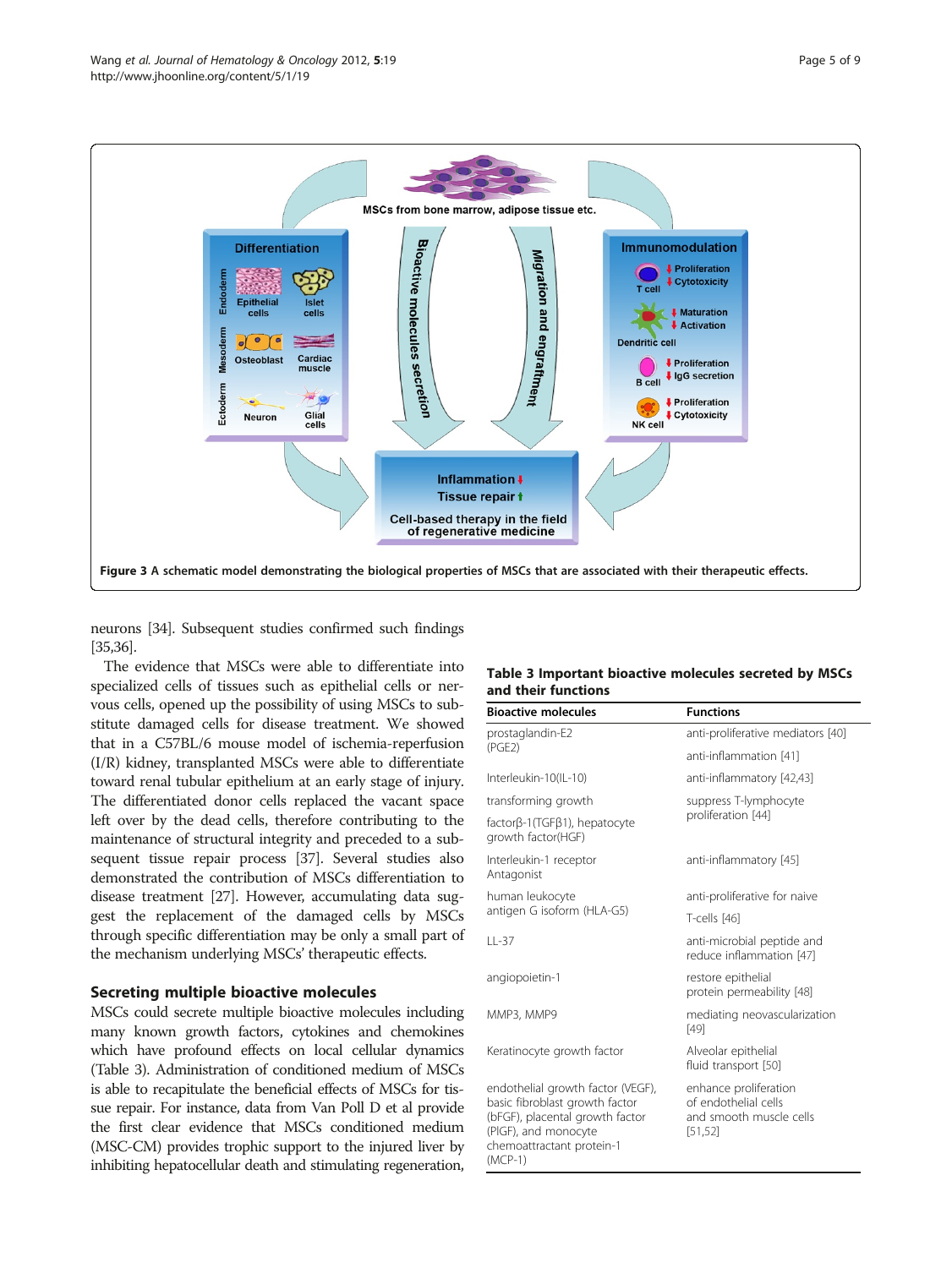potentially creating new avenues for the treatment of fulminant hepatic failure (FHF) [\[38](#page-7-0)]. Takahashi M et al demonstrated that various cytokines were produced by BM-MSCs, and these cytokines contributed to functional improvement of the infarcted heart by directly preserving the contractile capacity of the myocardium, inhibiting apoptosis of cardiomyocytes, and inducing therapeutic angiogenesis of the infarcted heart [\[39\]](#page-7-0).

A protein-array analysis of MSC-CM detected 69 of 174 assayed proteins and most of these detected molecules are growth factors, cytokines, and chemokines. They have known anti-apoptotic and regeneration-stimulating effects [[53](#page-7-0)]. These effects can be either direct or indirect or both: direct by causing intracellular signaling or indirect by causing another cell in the microenvironment to secrete functionally active agent.

## Immunomodulatory functions of MSCs

The ability of MSCs to modulate the immune system was first recognized in 2000 when Liechty KW et al found that MSCs have unique immunologic characteristics that allow their persistence in a xenogeneic environment [\[54\]](#page-7-0). Since then, an emerging body of data confirmed the immunomodulatory properties of MSCs. However, the precise mechanisms underlying their immunomodulation are still not fully understood. Direct cell-to-cell contact and/or release of soluble immunosuppressive factors may play major roles.

MSCs could interact with a wide range of immune cells, including T lymphocytes, B lymphocytes, natural killer cells and dendritic cells. A brief summary of the in vitro interaction of MSCs and immune cells was shown in Table 4. The immunomodulatory effects of MSCs have also been examined in a variety of animal models of immune diseases. For instance, donor-derived MSC could induce long-term allograft acceptance in a rat heart transplantation model [[55](#page-8-0)].

The immunomodulatory functions of MSCs have generated a great amount of interest in their potential for treatment of immune disorders such as GVHD.

## Discussion and future directions

Over the past decade, there have been a large number of publications on MSCs, reporting their biological properties, experimental and clinical applications or underlying molecular mechanisms. Although tremendous advancements have been made from both preclinical and clinical studies using MSCs, substantial challenges are still to be overcome before MSC therapy can fulfill its promise in wider clinical practice. (1) Safety issue: up to now, few adverse effects have been reported after MSC administration, in terms of immediate, infusional toxicity and of late effects. However, the relatively small number of patients being treated with MSCs does not allow the drawing of definitive conclusions

| Page 6 of 9 |  |  |  |
|-------------|--|--|--|
|-------------|--|--|--|

#### Table 4 Immunomodulatory effects of MSCs on immune cells

| Immune cell<br>type      | <b>MSCs'</b> effects                                                                                                                                           |  |
|--------------------------|----------------------------------------------------------------------------------------------------------------------------------------------------------------|--|
| T lymphocyte             | Suppress T cell proliferation<br>induced by cellular or nonspecific<br>mitogenic stimuli [44]                                                                  |  |
|                          | Alter the cytokine secretion profile<br>of naive and effector T cells [56]                                                                                     |  |
|                          | Promote the expansion and<br>function of Treg cells [57]                                                                                                       |  |
| B lymphocyte             | Inhibit proliferation of B<br>lymphocyte [58]                                                                                                                  |  |
|                          | Affect the chemotactic<br>properties of B cells [59]                                                                                                           |  |
|                          | Suppress B-cell terminal<br>differentiation [60]                                                                                                               |  |
| NK cell                  | Alter the phenotype of NK cells<br>and suppress proliferation, cytokine<br>secretion, and cyto-toxicity against<br>HLA-class I- expressing targets<br>[61, 62] |  |
| Dendritic cells<br>(DCs) | Influence differentiation, maturation<br>and function of monocyte-derived<br>dendritic cells [63]                                                              |  |
|                          | Suppress dendritic cell migration,<br>maturation and antigen presentation<br>[64]                                                                              |  |
|                          | Induce mature DCs into a novel<br>Jagged-2-dependent regulatory<br>DC population [65]                                                                          |  |

on the safety of MSCs. Furthermore, MSCs has been reported to promote tumor growth [[66](#page-8-0)] and metastases [[67](#page-8-0)]. Potential for malignant transformation of cultured MSC commonly used in clinical cell-therapy protocols has also been reviewed [[68\]](#page-8-0). In addition, under some pathological conditions, application of MSCs might do more harm than good. We found that MSCs could aggravate arthritis in collagen-induced arthritis model by at least upregulating secretion of IL-6, which favors Th17 differentiation [\[69\]](#page-8-0). These studies remind us that particular attention should be paid to the biosafety of MSC. (2) Quality control: Cell amplification by culture is not free from the dangers of microbial contamination, thus bacteriological tests (mainly in liquid medium) should be carefully performed during the various phases of production and at harvest. In addition, viability and phenotype tests, oncogenicity tests and endotoxin assay should also be included. In addition, optimal timing of MSC administration, cell dose and schedule of administration need to be defined according to disease types and severity. (3)Clinical grade production: Clinical application of MSC requires a large number of cells for transplantation, so in vitro expansion of MSC is inevitable. Studies have suggested that continuous passaging of MSCs could lead to cell transformation. Rubio D et al found that human mesenchymal stem cells could undergo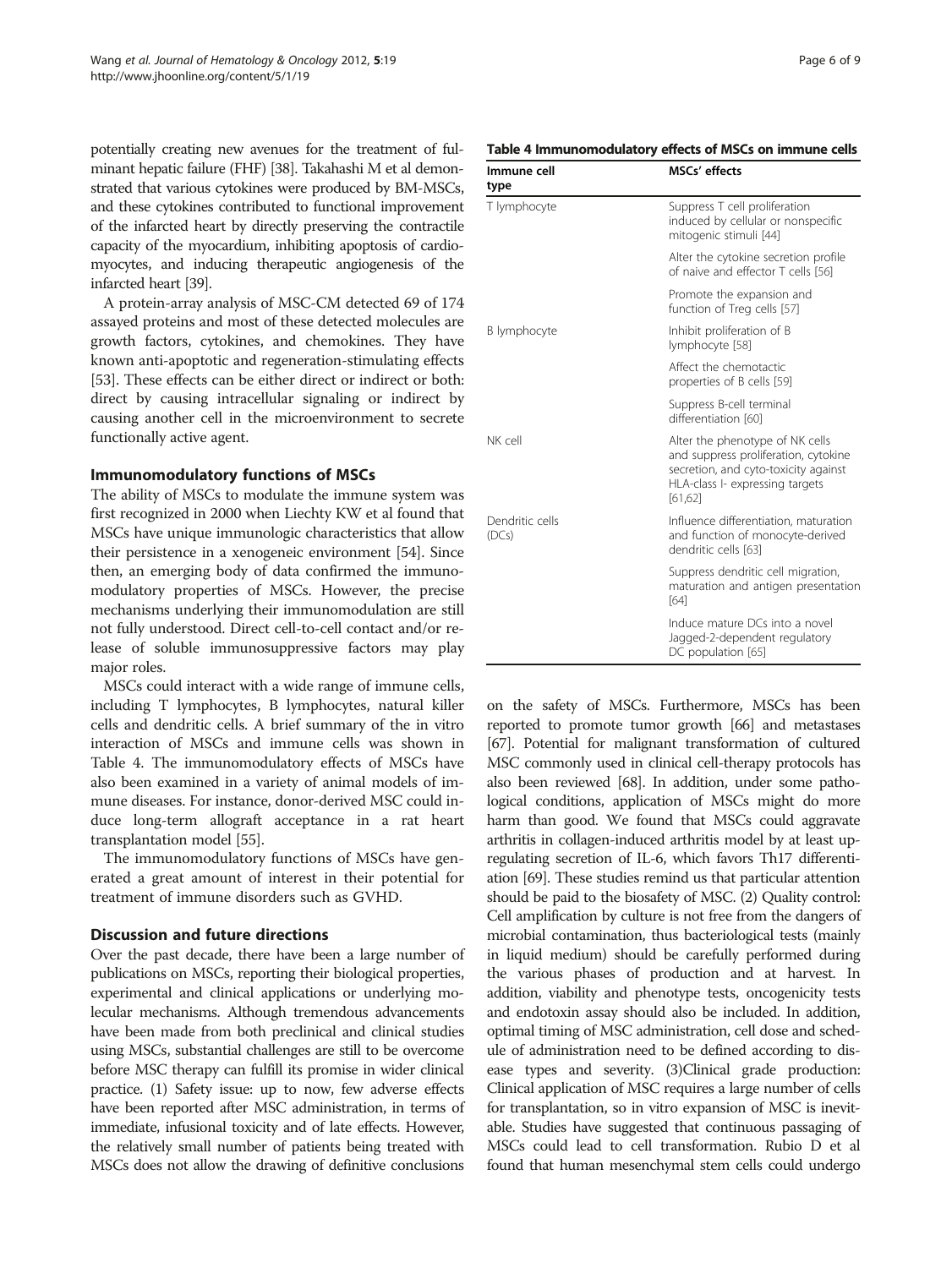<span id="page-6-0"></span>spontaneous transformation following long-term in vitro culture (4–5 months).The transformed cells exhibited chromosomal abnormalities, increased c-myc levels and telomerase activity, and formed tumours on transplantation [[70](#page-8-0)]. To reduce malignant transformation of human MSCs, meticulous attention must be taken to prevent cell senescence and limit the number of passaging. According to Bernardo ME et al [[71](#page-8-0)], MSCs can be safely expanded in vitro until passage 25. We conducted the first stem cell clinical trial approved from SFDA in China and our standard procedure requires that the optimal passage should be less than passages 6 during the manufacture of MSC. MSCs used in clinical trials must be manufactured under the conditions required by Good Manufacturing Practice (GMP). (4) Autologous vs allogeneic MSCs: MSC are immune privileged because they express low levels of major histocompatibility complex-I (MHC-I) molecules and do not express MHCII molecules or costimulatory molecules such as CD80, CD86 or CD40 [15]. This unique property allows for the transplantation of allogeneic MSCs without inducing immune rejection. Thus both autologous and allogeneic MSCs can be used in the clinical setting. However, which one to prefer needs further investigation. (5) Clinical transition: In the field of MSCs research, biologists and clinicians should come together to establish proper and stringent regulations and standards for MSC based therapies. The regulations and standards should at least include methods and criteria for the culture, storage, shipping, and administration of MSCs.

MSC therapies are undergoing rapid development and have generated great excitement amongst scientists and physicians. Currently, more randomized, controlled, multicentre clinical trials are needed to find the optimal conditions for MSC therapy. We believe that eventually a novel and safe therapy with MSCs can emerge and revolutionize treatment and therapies for patients with severe diseases.

#### Abbreviations

MS: Mesenchymal stem cells; GVHD: Graft-versus-host-disease; ESC: Embryonic stem cell; iPSC: Pluripotent stem cell; AMI: Acute myocardial ischemia; ALS: Amyotrophic lateral sclerosis; aGVHD: Acute graft-versus-host disease; PCI: Percutaneous coronary intervention; LVEF: Left ventricular ejection fraction; PBC: Primary biliary cirrhosis; PDGF: Platelet-derived growth factor; IGF-1: Insulin-like growth factor 1; FHF: Fulminant hepatic failure; DCs: Dendritic cells; GMP: Good manufacturing practice.

#### Competing interests

We declare that we have no competing interests.

#### Acknowledgements

This work was supported by grants from the "863 Projects" of Ministry of Science and Technology of PR China (No. 2011AA020100); National Natural Science Foundation of China(Grant No. 30830052); The National Key Scientific Program of China(No. 2011CB964901)and Program for Cheung Kong Scholars and Innovative Research Team in University-PCSIRT(No. IRT0909).

#### Authors' contributions

SW drafted the manuscript; XQ formatted the figures and tables, participated in manuscript revision; RCZ designed and drafted the manuscript, gave

financial and administrative support. All authors read and approved the final manuscript.

Received: 30 January 2012 Accepted: 16 February 2012 Published: 30 April 2012

#### Reference

- 1. Friedenstein AJ, Petrakova KV, Kurolesova AI, Frolova GP: Heterotopic of bone marrow. Analysis of precursor cells for osteogenic and hematopoietic tissues. Transplantation 1968, 6:230-247.
- 2. In 't Anker PS, Scherjon SA, Kleijburg-van Dder Keur C, de Groot-Swings GM, Claas FH, Fibbe WE, Kanhai HH: Isolation of mesenchymal stem cells of fetal or maternal origin from human placenta. Stem Cells 2004, 22:1338–1345.
- Dominici M, Le Blanc K, Mueller I, Slaper-Cortenbach I, Marini F, Krause D, Deans R, Keating A, Prockop D, Horwitz E: Minimal criteria for defining multipotent mesenchymal stromal cells. The International Society for Cellular Therapy position statement. Cytotherapy 2006, 8:315–317.
- 4. Lazarus HM, Haynesworth SE, Gerson SL, Rosenthal NS, Caplan AI: Ex vivo expansion and subsequent infusion of human bone marrow-derived stromal progenitor cells (mesenchymal progenitor cells): implications for therapeutic use. Bone Marrow Transplant 1995, 16:557-564.
- 5. Otto WR, Wright NA: Mesenchymal stem cells: from experiment to clinic. Fibrogenesis Tissue Repair 2011, 4:20.
- 6. Messina C, Faraci M, de Fazio V, Dini G, Calo MP, Calore E: Prevention and treatment of acute GvHD. Bone Marrow Transplant 2008, 41 (Suppl 2):S65-70.
- 7. Sun ZM, Liu HL, Geng LQ, Wang XB, Yao W, Liu X, Ding KY, Han YS, Yang HZ, Tang BL, et al: HLA-matched sibling transplantation with G-CSF mobilized PBSCs and BM decreases GVHD in adult patients with severe aplastic anemia. J Hematol Oncol 2010, 3:51.
- 8. Huang XJ: Current status of haploidentical stem cell transplantation for leukemia. J Hematol Oncol 2008, 1:27.
- 9. Le Blanc K, Rasmusson I, Sundberg B, Gotherstrom C, Hassan M, Uzunel M, Ringden O: Treatment of severe acute graft-versus-host disease with third party haploidentical mesenchymal stem cells. Lancet 2004, 363:1439–1441.
- 10. Ringden O, Uzunel M, Rasmusson I, Remberger M, Sundberg B, Lonnies H, Marschall HU, Dlugosz A, Szakos A, Hassan Z, et al: Mesenchymal stem cells for treatment of therapy-resistant graft-versus-host disease. Transplantation 2006, 81:1390–1397.
- 11. Fang B, Song Y, Liao L, Zhang Y, Zhao RC: Favorable response to human adipose tissue-derived mesenchymal stem cells in steroid-refractory acute graft-versus-host disease. Transplant Proc 2007, 39:3358–3362.
- 12. Le Blanc K, Frassoni F, Ball L, Locatelli F, Roelofs H, Lewis I, Lanino E, Sundberg B, Bernardo ME, Remberger M, et al: Mesenchymal stem cells for treatment of steroid-resistant, severe, acute graft-versus-host disease: a phase II study. Lancet 2008, 371:1579–1586.
- 13. Muller I, Kordowich S, Holzwarth C, Isensee G, Lang P, Neunhoeffer F, Dominici M, Greil J, Handgretinger R: Application of multipotent mesenchymal stromal cells in pediatric patients following allogeneic stem cell transplantation. Blood Cells Mol Dis 2008, 40:25–32.
- 14. von Bonin M, Stolzel F, Goedecke A, Richter K, Wuschek N, Holig K, Platzbecker U, Illmer T, Schaich M, Schetelig J, et al: Treatment of refractory acute GVHD with third-party MSC expanded in platelet lysate-containing medium. Bone Marrow Transplant 2009, 43:245–251.
- 15. Guo M, Sun Z, Sun QY, Han Q, Yu CL, Wang DH, Qiao JH, Chen B, Sun WJ, Hu KX, et al: A modified haploidentical nonmyeloablative transplantation without T cell depletion for high-risk acute leukemia: successful engraftment and mild GVHD. Biol Blood Marrow Transplant 2009, 15:930–937.
- 16. Kebriaei P, Isola L, Bahceci E, Holland K, Rowley S, McGuirk J, Devetten M, Jansen J, Herzig R, Schuster M, et al: Adult human mesenchymal stem cells added to corticosteroid therapy for the treatment of acute graftversus-host disease. Biol Blood Marrow Transplant 2009, 15:804–811.
- 17. Lucchini G, Introna M, Dander E, Rovelli A, Balduzzi A, Bonanomi S, Salvade A, Capelli C, Belotti D, Gaipa G, et al: Platelet-lysate-expanded mesenchymal stromal cells as a salvage therapy for severe resistant graft-versus-host disease in a pediatric population. Biol Blood Marrow Transplant 2010, 16:1293–1301.
- 18. Prasad VK, Lucas KG, Kleiner GI, Talano JA, Jacobsohn D, Broadwater G, Monroy R, Kurtzberg J: Efficacy and safety of ex vivo cultured adult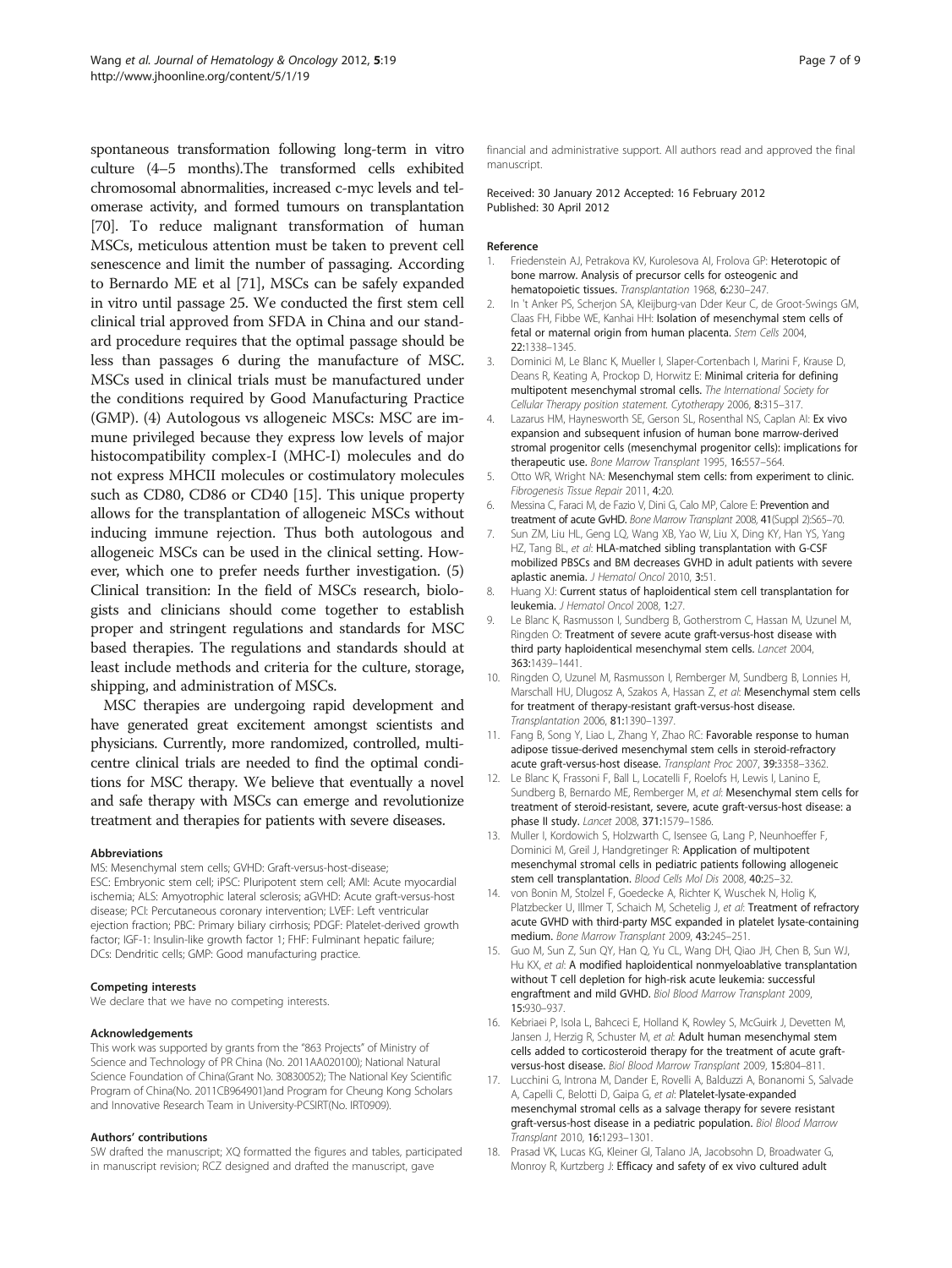<span id="page-7-0"></span>human mesenchymal stem cells (Prochymal) in pediatric patients with severe refractory acute graft-versus-host disease in a compassionate use study. Biol Blood Marrow Transplant 2011, 17:534–541.

- 19. Zhang S, Ge J, Sun A, Xu D, Qian J, Lin J, Zhao Y, Hu H, Li Y, Wang K, et al: Comparison of various kinds of bone marrow stem cells for the repair of infarcted myocardium: single clonally purified non-hematopoietic mesenchymal stem cells serve as a superior source. J Cell Biochem 2006, 99:1132–1147.
- 20. Jiang S, Haider H, Idris NM, Salim A, Ashraf M: Supportive interaction between cell survival signaling and angiocompetent factors enhances donor cell survival and promotes angiomyogenesis for cardiac repair. Circ Res 2006, 99:776–784.
- 21. Nagaya N, Kangawa K, Itoh T, Iwase T, Murakami S, Miyahara Y, Fujii T, Uematsu M, Ohgushi H, Yamagishi M, et al: Transplantation of mesenchymal stem cells improves cardiac function in a rat model of dilated cardiomyopathy. Circulation 2005, 112:1128–1135.
- 22. Chen SL, Fang WW, Ye F, Liu YH, Qian J, Shan SJ, Zhang JJ, Chunhua RZ, Liao LM, Lin S, et al: Effect on left ventricular function of intracoronary transplantation of autologous bone marrow mesenchymal stem cell in patients with acute myocardial infarction. Am J Cardiol 2004, 94:92-95.
- 23. Chen SL, Fang WW, Qian J, Ye F, Liu YH, Shan SJ, Zhang JJ, Lin S, Liao LM, Zhao RC: Improvement of cardiac function after transplantation of autologous bone marrow mesenchymal stem cells in patients with acute myocardial infarction. Chin Med J (Engl) 2004, 117:1443–1448.
- 24. Mohamadnejad M, Alimoghaddam K, Mohyeddin-Bonab M, Bagheri M, Bashtar M, Ghanaati H, Baharvand H, Ghavamzadeh A, Malekzadeh R: Phase 1 trial of autologous bone marrow mesenchymal stem cell transplantation in patients with decompensated liver cirrhosis. Arch Iran Med 2007, 10:459-466.
- 25. Kharaziha P, Hellstrom PM, Noorinayer B, Farzaneh F, Aghajani K, Jafari F, Telkabadi M, Atashi A, Honardoost M, Zali MR, et al: Improvement of liver function in liver cirrhosis patients after autologous mesenchymal stem cell injection: a phase I-II clinical trial. Eur J Gastroenterol Hepatol 2009, 21:1199–1205.
- 26. Ortiz LA, Gambelli F, McBride C, Gaupp D, Baddoo M, Kaminski N, Phinney DG: Mesenchymal stem cell engraftment in lung is enhanced in response to bleomycin exposure and ameliorates its fibrotic effects. Proc Natl Acad Sci U S A 2003, 100:8407–8411.
- 27. Liu Y, Yan X, Sun Z, Chen B, Han Q, Li J, Zhao RC: Flk-1+ adipose-derived mesenchymal stem cells differentiate into skeletal muscle satellite cells and ameliorate muscular dystrophy in mdx mice. Stem Cells Dev 2007, 16:695–706.
- 28. Spaeth E, Klopp A, Dembinski J, Andreeff M, Marini F: Inflammation and tumor microenvironments: defining the migratory itinerary of mesenchymal stem cells. Gene Ther 2008, 15:730–738.
- 29. Yagi H, Soto-Gutierrez A, Parekkadan B, Kitagawa Y, Tompkins RG, Kobayashi N, Yarmush ML: Mesenchymal stem cells: Mechanisms of immunomodulation and homing. Cell Transplant 2010, 19:667–679.
- 30. Dan YY, Riehle KJ, Lazaro C, Teoh N, Haque J, Campbell JS, Fausto N: Isolation of multipotent progenitor cells from human fetal liver capable of differentiating into liver and mesenchymal lineages. Proc Natl Acad Sci USA 2006, 103:9912–9917.
- 31. Yan X, Liu Y, Han Q, Jia M, Liao L, Qi M, Zhao RC: Injured microenvironment directly guides the differentiation of engrafted Flk-1 (+) mesenchymal stem cell in lung. Exp Hematol 2007, 35:1466–1475.
- 32. Kotton DN, Ma BY, Cardoso WV, Sanderson EA, Summer RS, Williams MC, Fine A: Bone marrow-derived cells as progenitors of lung alveolar epithelium. Development 2001, 128:5181–5188.
- 33. Rojas M, Xu J, Woods CR, Mora AL, Spears W, Roman J, Brigham KL: Bone marrow-derived mesenchymal stem cells in repair of the injured lung. Am J Respir Cell Mol Biol 2005, 33:145–152.
- 34. Kopen GC, Prockop DJ, Phinney DG: Marrow stromal cells migrate throughout forebrain and cerebellum, and they differentiate into astrocytes after injection into neonatal mouse brains. Proc Natl Acad Sci U S A 1999, 96:10711–10716.
- 35. Deng J, Petersen BE, Steindler DA, Jorgensen ML, Laywell ED: Mesenchymal stem cells spontaneously express neural proteins in culture and are neurogenic after transplantation. Stem Cells 2006, 24:1054–1064.
- 36. Wislet-Gendebien S, Hans G, Leprince P, Rigo JM, Moonen G, Rogister B: Plasticity of cultured mesenchymal stem cells: switch from nestin-positive to excitable neuron-like phenotype. Stem Cells 2005, 23:392–402.
- 37. Li K, Han Q, Yan X, Liao L, Zhao RC: Not a process of simple vicariousness, the differentiation of human adipose-derived mesenchymal stem cells

to renal tubular epithelial cells plays an important role in acute kidney injury repairing. Stem Cells Dev 2010, 19:1267-1275.

- 38. van Poll D, Parekkadan B, Cho CH, Berthiaume F, Nahmias Y, Tilles AW, Yarmush ML: Mesenchymal stem cell-derived molecules directly modulate hepatocellular death and regeneration in vitro and in vivo. Hepatology 2008, 47:1634–1643.
- 39. Takahashi M, Li TS, Suzuki R, Kobayashi T, Ito H, Ikeda Y, Matsuzaki M, Hamano K: Cytokines produced by bone marrow cells can contribute to functional improvement of the infarcted heart by protecting cardiomyocytes from ischemic injury. Am J Physiol Heart Circ Physiol 2006, 291:H886–893.
- 40. Bouffi C, Bony C, Courties G, Jorgensen C, Noel D: IL-6-dependent PGE2 secretion by mesenchymal stem cells inhibits local inflammation in experimental arthritis. PLoS One 2010, 5:e14247.
- 41. Foraker JE, Oh JY, Ylostalo JH, Lee RH, Watanabe J, Prockop DJ: Cross-talk between human mesenchymal stem/progenitor cells (MSCs) and rat hippocampal slices in LPS-stimulated cocultures: the MSCs are activated to secrete prostaglandin E2. J Neurochem 2011, 119:1052–1063.
- 42. Nemeth K, Leelahavanichkul A, Yuen PS, Mayer B, Parmelee A, Doi K, Robey PG, Leelahavanichkul K, Koller BH, Brown JM, et al: Bone marrow stromal cells attenuate sepsis via prostaglandin E(2)-dependent reprogramming of host macrophages to increase their interleukin-10 production. Nat Med 2009, 15:42–49.
- 43. Gupta N, Su X, Popov B, Lee JW, Serikov V, Matthay MA: Intrapulmonary delivery of bone marrow-derived mesenchymal stem cells improves survival and attenuates endotoxin-induced acute lung injury in mice. J Immunol 2007, 179:1855–1863.
- 44. Di Nicola M, Carlo-Stella C, Magni M, Milanesi M, Longoni PD, Matteucci P, Grisanti S, Gianni AM: Human bone marrow stromal cells suppress Tlymphocyte proliferation induced by cellular or nonspecific mitogenic stimuli. Blood 2002, 99:3838–3843.
- 45. Ortiz LA, Dutreil M, Fattman C, Pandey AC, Torres G, Go K, Phinney DG: Interleukin 1 receptor antagonist mediates the antiinflammatory and antifibrotic effect of mesenchymal stem cells during lung injury. Proc Natl Acad Sci U S A 2007, 104:11002–11007.
- 46. Selmani Z, Naji A, Zidi I, Favier B, Gaiffe E, Obert L, Borg C, Saas P, Tiberghien P, Rouas-Freiss N, et al: Human leukocyte antigen-G5 secretion by human mesenchymal stem cells is required to suppress T lymphocyte and natural killer function and to induce CD4 + CD25highFOXP3+ regulatory T cells. Stem Cells 2008, 26:212–222.
- 47. Krasnodembskaya A, Song Y, Fang X, Gupta N, Serikov V, Lee JW, Matthay MA: Antibacterial effect of human mesenchymal stem cells is mediated in part from secretion of the antimicrobial peptide LL-37. Stem Cells 2010, 28:2229–2238.
- 48. Fang X, Neyrinck AP, Matthay MA, Lee JW: Allogeneic human mesenchymal stem cells restore epithelial protein permeability in cultured human alveolar type II cells by secretion of angiopoietin-1. J Biol Chem 2010, 285:26211–26222.
- 49. Kim Y, Kim H, Cho H, Bae Y, Suh K, Jung J: Direct comparison of human mesenchymal stem cells derived from adipose tissues and bone marrow in mediating neovascularization in response to vascular ischemia. Cell Physiol Biochem 2007, 20:867–876.
- 50. Lee JW, Fang X, Gupta N, Serikov V, Matthay MA: Allogeneic human mesenchymal stem cells for treatment of E. coli endotoxin-induced acute lung injury in the ex vivo perfused human lung. Proc Natl Acad Sci  $\cup$  S A 2009, 106:16357–16362.
- 51. Kinnaird T, Stabile E, Burnett MS, Shou M, Lee CW, Barr S, Fuchs S, Epstein SE: Local delivery of marrow-derived stromal cells augments collateral perfusion through paracrine mechanisms. Circulation 2004, 109:1543–1549.
- 52. Kinnaird T, Stabile E, Burnett MS, Lee CW, Barr S, Fuchs S, Epstein SE: Marrow-derived stromal cells express genes encoding a broad spectrum of arteriogenic cytokines and promote in vitro and in vivo arteriogenesis through paracrine mechanisms. Circ Res 2004, 94:678-685.
- 53. Parekkadan B, van Poll D, Suganuma K, Carter EA, Berthiaume F, Tilles AW, Yarmush ML: Mesenchymal stem cell-derived molecules reverse fulminant hepatic failure. PLoS One 2007, 2:e941.
- Liechty KW, MacKenzie TC, Shaaban AF, Radu A, Moseley AM, Deans R, Marshak DR, Flake AW: Human mesenchymal stem cells engraft and demonstrate site-specific differentiation after in utero transplantation in sheep. Nat Med 2000, 6:1282–1286.